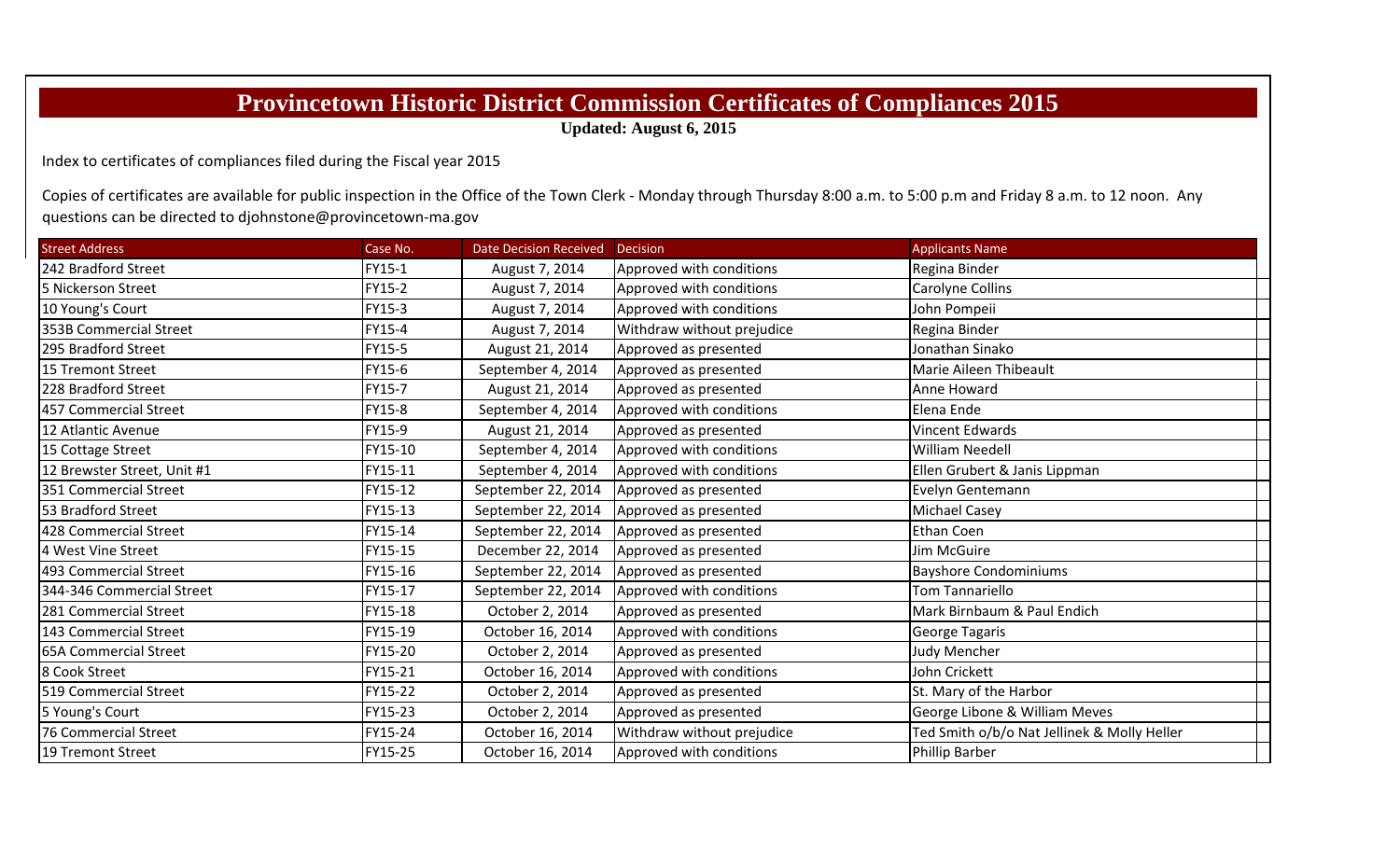| 77 Commercial Street          | FY15-26 | October 16, 2014  | Approved as presented       | <b>Greg Connors</b>               |  |
|-------------------------------|---------|-------------------|-----------------------------|-----------------------------------|--|
| 39 Pearl Street               | FY15-27 | December 22, 2014 | Approved with conditions    | Derik Burgess o/b/o Peter Portney |  |
| 60A Commercial Street         | FY15-28 | October 16, 2014  | Approved as presented       | Joe Connolly & Robert Foy         |  |
| 6 Nickerson Street            | FY15-29 | October 16, 2014  | Approved with conditions    | Jim Watkins                       |  |
| 73A Commercial Street         | FY15-30 | October 16, 2014  | Approved as presented       | Mark Moskowitz                    |  |
| 9 Point Street                | FY15-31 | October 16, 2014  | Approved as presented       | Louis Lima                        |  |
| 105 Commercial Street         | FY15-32 | November 6, 2014  | Approved with conditions    | Mike O'Conner & Joe Cocoran       |  |
| 538 Commercial Street         | FY15-33 | December 5, 2014  | Approved as presented       | Ye Olde Whaler Condo. Association |  |
| 535 Commercial Street, Unit 1 | FY15-34 | November 6, 2014  | Approved as presented       | Margaret Murphy                   |  |
| 4 Conant Street               | FY15-35 | November 6, 2014  | Approved as presented       | <b>Gary Vance</b>                 |  |
| 423 Commercial Street         | FY15-36 | November 6, 2014  | Approved with conditions    | Elizabeth Barbeay                 |  |
| 101 Commercial Street         | FY15-37 | December 5, 2014  | Approved with conditions    | <b>Gregory Connors</b>            |  |
| 1 Winthrop Street             | FY15-38 | December 5, 2014  | Approved as presented       | Christopher Mathiesen             |  |
| 43 Commercial Street          | FY15-39 | December 5, 2014  | Approved as presented       | <b>Scott Pomfret</b>              |  |
| 48 1/2 Bradford Street        | FY15-40 | December 22, 2014 | Approved with conditions    | Leon Roy                          |  |
| 142 Commercial Street         | FY15-41 | December 22, 2014 | Approved with conditions    | Barbara Forteir                   |  |
| 2 Conway Street               | FY15-42 | December 22, 2014 | Approved with conditions    | <b>Guy Busa</b>                   |  |
| 50 Commercial Street          | FY15-43 | December 5, 2014  | Approved as presented       | David High                        |  |
| 22 Franklin Street            | FY15-44 | December 22, 2014 | Approved as presented       | Christopher Flint                 |  |
| 9 Bradford Street             | FY15-45 | January 7, 2015   | Approved with conditions    | Custodio & Karen Silva            |  |
| 334 Commercial Street         | FY15-46 | December 22, 2014 | Approved as presented       | Peter Okun/Purple Point, LLC      |  |
| 8 Cook Street                 | FY15-47 | December 22, 2014 | Approved as presented       | <b>Hank Hitopolus</b>             |  |
| 368 Commercial Street         | FY15-48 | January 7, 2015   | Approved with conditions    | 368 Commercial Street, LLC        |  |
|                               |         |                   |                             |                                   |  |
| 476A Commercial Street        | FY15-50 | February 6, 2015  | Approved as presented       | <b>Charles Connors</b>            |  |
| 18 Pearl Street               | FY15-51 | April 2, 2015     | Approved with conditions    | <b>Guy Plourde</b>                |  |
| 50 Commercial Street          | FY15-52 | January 9, 2015   | Approved as presented       | David High                        |  |
| 415 Commercial Street         | FY15-53 | March 19, 2015    | Withdrawn without prejudice | <b>Russell Perry</b>              |  |
| 15 Winthrop Street            | FY15-54 | February 6, 2015  | Approved with conditions    | <b>Michael Powers</b>             |  |
| 214 Commercial Street         | FY15-55 | February 6, 2015  | Approved with conditions    | Ben deRuyter                      |  |
| 8 Fishburn Court              | FY15-56 | March 5, 2015     | Approved with conditions    | Russell Friedman & Wayne Briggs   |  |
| 9 Washington Avenue           | FY15-57 | February 19, 2015 | Approved with conditions    | <b>Robert Costa</b>               |  |
| 90 Bradford Street            | FY15-58 | February 6, 2015  | Approved with conditions    | Kevin O'Shea                      |  |
| 506 Commercial Street         | FY15-59 | March 19, 2015    | Approved as presented       | <b>Derik Burgess</b>              |  |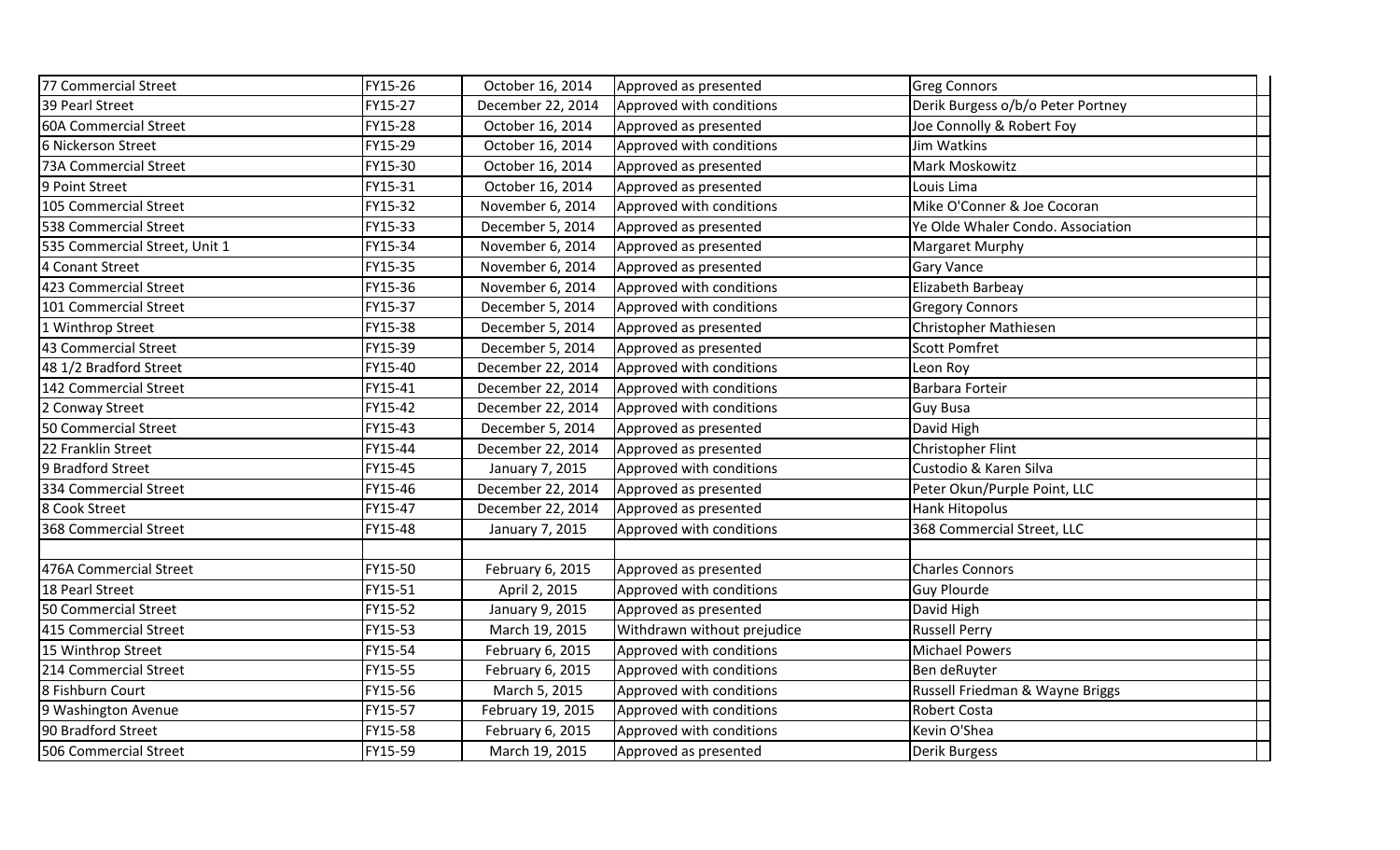| 141 Commercial Street     | FY15-60 | February 19, 2015 | Approved with conditions    | <b>George Tagaris</b>             |
|---------------------------|---------|-------------------|-----------------------------|-----------------------------------|
| 212 Bradford Street       | FY15-61 | February 19, 2015 | Approved as presented       | <b>RPM Realty LLC</b>             |
| 283 Br283 Bradford Street | FY15-62 | April 10, 2015    | Approved with conditions    | Kevin McLaughlin                  |
| 196 Bradford Street       | FY15-63 | February 19, 2015 | Approved as presented       | Elizabeth Villari                 |
| 6 Cottage Street          | FY15-64 | February 19, 2015 | Approved as presented       | Ken Janson                        |
| 41 Commercial Street      | FY15-65 | March 5, 2015     | Approved with conditions    | Becky & Pat Lee                   |
| 627 Commercial Street     | FY15-66 | April 16, 2015    | Approved as presented       | <b>ESBH Provincetown</b>          |
| 532 Commercial Street     | FY15-67 | March 19, 2015    | Approved as presented       | Romane Macomb                     |
| 19 Franklin Street        | FY15-68 | April 2, 2015     | Approved as presented       | Lisa Pacheco Robb                 |
| 67 Commercial Street      | FY15-69 | May 7, 2015       | Approved as presented       | <b>Judy Mencher</b>               |
| 116-118 Commercial Street | FY15-70 | March 19, 2015    | Approved as presented       | Kenneth Hale                      |
| 84 Commercial Street      | FY15-71 | March 19, 2015    | Approved as presented       | Laurie Delmolino                  |
| 336 Commercial Street     | FY15-72 | March 19, 2015    | Approved as presented       | Diane DiCarlo & Jeanne Leszcynski |
| 338 Commercial Street     | FY15-73 | April 16, 2015    | Approved as presented       | <b>BH3 LLC</b>                    |
| 29 Alden Street           | FY15-74 | April 16, 2015    | Approved with conditions    | George & Sandra Haunstrup         |
| 555D Commercial Street    | FY15-75 | March 19, 2015    | Approved as presented       | Caroline Silliman                 |
| 257 Commercial Street     | FY15-76 | April 16, 2015    | Withdrawn without prejudice | Hal Winard                        |
| 414 Commercial Street     | FY15-77 | May 21, 2015      | Approved with conditions    | Lyn Plummer                       |
| 627 Commercial Street     | FY15-78 | April 16, 2015    | Approved as presented       | <b>ESBH Provincetown</b>          |
| 12 Center Street          | FY15-79 | April 16, 2015    | Approved as presented       | Howard Burchman                   |
| 34 Bradford Street        | FY15-80 | April 16, 2015    | Approved with conditions    | Arthur Pike                       |
| 12 Cottage Street         | FY15-81 | April 16, 2015    | Approved as presented       | Joe French                        |
| 8 Young's Court, Unit 5   | FY15-82 | April 16, 2015    | Approved as presented       | John Krajovic & Kevin Tucker      |
| 142 Commercial Street     | FY15-83 | May 14, 2015      | Approved with conditions    | <b>Barbara Fortier</b>            |
|                           |         |                   |                             |                                   |
| 212 Bradford Street       | FY15-85 | May 22, 2015      | Approved with conditions    | Gary Pasnick & Michael McIntyre   |
| 105 Commercial Street     | FY15-86 | June 4, 2015      | Approved with conditions    | John Corcoran                     |
| 34 Bradford Street        | FY15-87 | May 21, 2015      | Approved as presented       | <b>Arthur Pike</b>                |
| 538 Commercial Street     | FY15-88 | June 4, 2015      | Approved as presented       | Ye Olde Whaler Condo Association  |
| 11 Conant Street, U3      | FY15-89 | June 4, 2015      | Approved with conditions    | Michael Frattarelli               |
| 12 Mechanic Street        | FY15-90 | June 4, 2015      | Approved as presented       | <b>William Docker/Tom Stearns</b> |
| 197 Bradford Street       | FY15-91 | May 21, 2015      | Approved as presented       | Zygmunt & Ann Plater              |
| 280 Bradford Street       | FY15-92 | May 21, 2015      | Approved with conditions    | <b>Eric Shapiro</b>               |
| 421 Commercial Street, U3 | FY15-93 | June 4, 2015      | Approved as presented       | Maria Cirino                      |